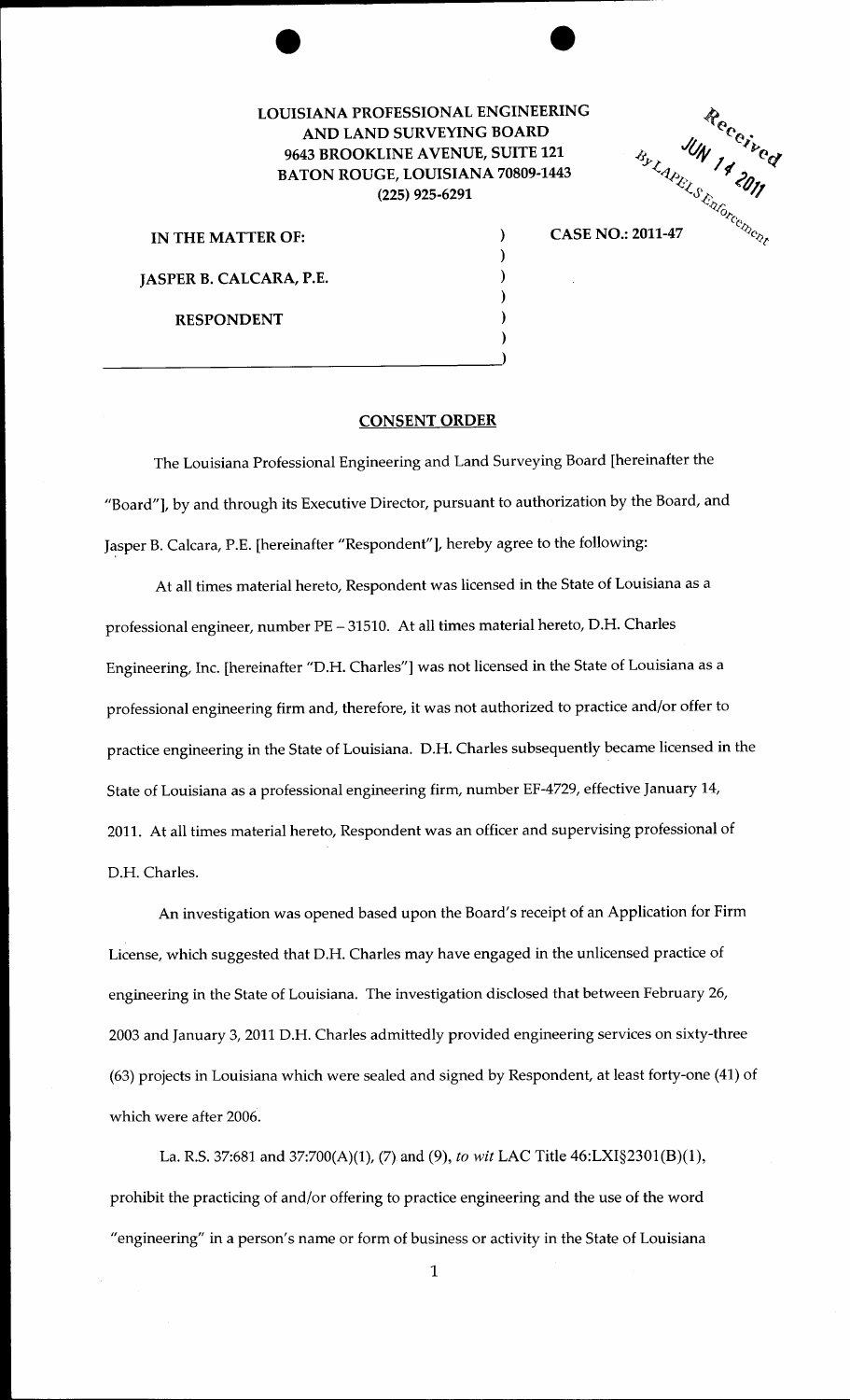without proper licensure. La. R.S. 37:698(A)(12) prohibits licensees from aiding or assisting another person in violating the laws and/or rules of the Board. La. R.S. 37:698(H) permits the Board to take disciplinary action against persons who violate La. R.S. 37:698(A)(12), upon a finding of guilt following the preferral of charges, notice and hearing and a majority vote of its entire membership authorized to participate in the proceeding. La. R.S. 37:681, La. R.S. 37:698(A)(12) and (H), La. R.S. 37:700(A)(1), (7) and (9) and LAC Title 46:LXI§2301(B)(l) were in effect at all times material hereto.

It is undisputed that (a) at all times material hereto D.H. Charles was not licensed to practice and/or offer to practice engineering in Louisiana, (b) between February 26, 2003 and January 3, 2011 D.H. Charles practiced and/or offered to practice engineering and used the word "engineering" in its name or form of business or activity in Louisiana without proper licensure and (c) Respondent aided or assisted D.H. Charles in violating the laws and/or rules of the Board.

By letter dated June 2, 2011 the Board gave notice to Respondent that it was considering the preferral of charges against Respondent on the grounds that he may have violated La. R.S. 37:698(A)(12), relative to the aiding or assisting of another person in violating the laws and/or rules of the Board.

Wishing to dispense with the need for further disciplinary action and to conclude the instant proceeding without further delay and expense, for the purpose of this proceeding only, Respondent and the Board do hereby enter into this Consent Order, in which Respondent of his own free will consents to the issuance of a Consent Order by the Board, wherein Respondent agrees to (a) pay a fine of five hundred (\$500.00) dollars; (b) pay administrative costs of three hundred sixty five and 98/100 (\$365.98) dollars; (c) successfully complete the Board's online Louisiana Laws and Rules Quiz; (d) successfully complete the Board's online Louisiana Professionalism and Ethics Quiz; and (e) the publication of this Consent Order on the Board's website and a summary of this matter in the Board's official journal, the Louisiana Engineer and Surveyor Journal, and the reporting of this matter to the National Council of Examiners for Engineering and Surveying (NCEES), identifying Respondent by name.

2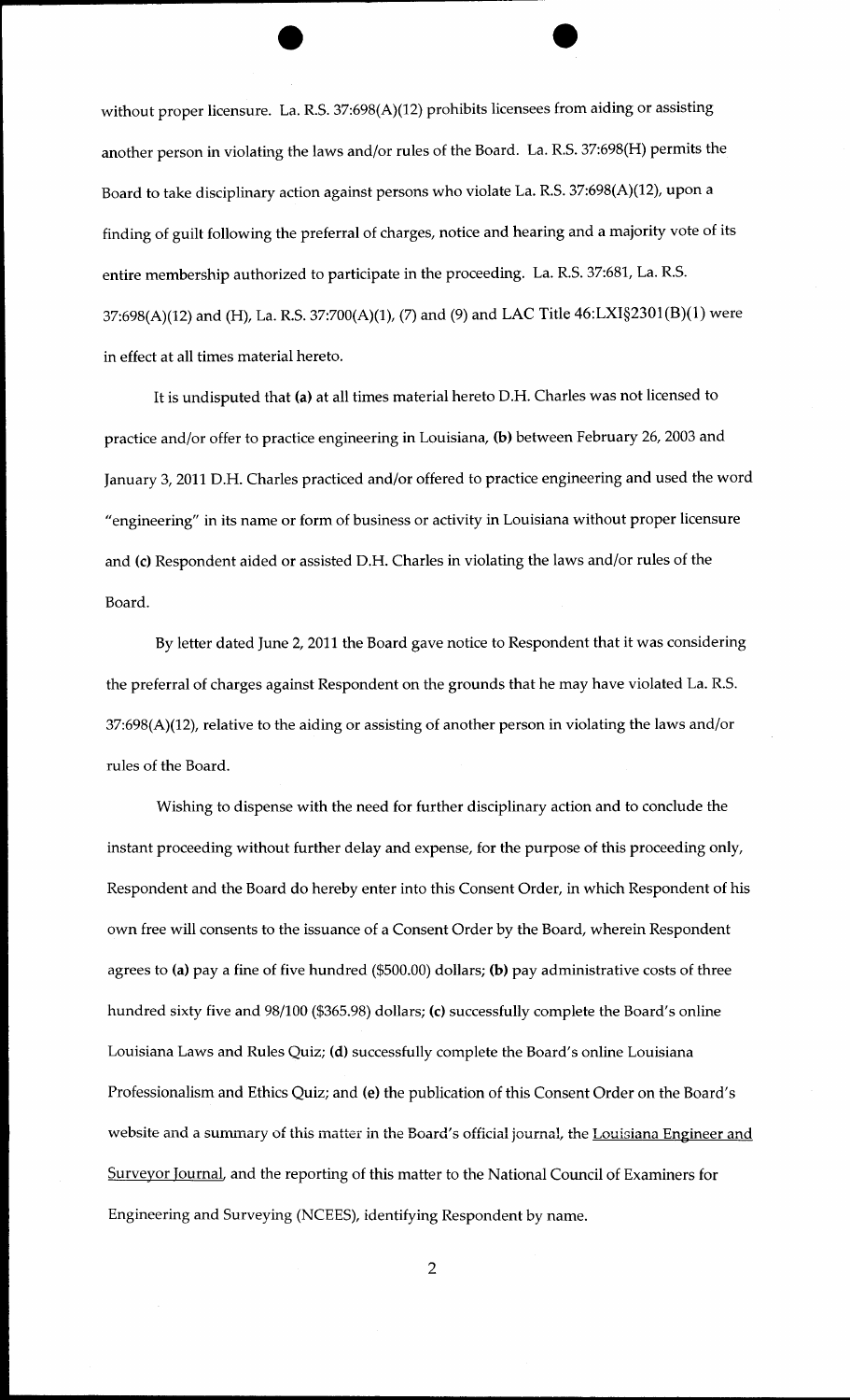Respondent admits to violations of the referenced laws and/or rules regarding the aiding or assisting of another person in violating the laws and/or rules of the Board. Respondent acknowledges awareness of said laws and/or rules and states that he will comply with all applicable laws and rules henceforth. Respondent has been advised of his right to be represented by counsel before the Board and/or to appear at any hearing personally or by counsel and present witnesses and evidence in his own behalf, and he hereby waives this right and his right to appeal; and he states affirmatively that he has been afforded all administrative remedies due him under the law.

Therefore, in consideration of the foregoing and by signing this Consent Order, Respondent does hereby waive his right to a hearing before the Board, to the presenting of evidence and witnesses in his behalf, to Findings of Fact and Conclusions of Law in this case, and to judicial review of this Consent Order.

Respondent hereby represents (a) that he fully understands the meaning and intent of this Consent Order, including but not limited to its final and binding effect, (b) that he has voluntarily entered into this Consent Order and that no other promise or agreement of any kind has been made to or with him by any person whatsoever to cause the execution of this instrument and (c) that the sanctions set forth in this Consent Order do not prevent the Board from taking further disciplinary or enforcement action against Respondent on matters not specifically addressed in this Consent Order.

WHEREFORE, the Louisiana Professional Engineering and Land Surveying Board and Respondent agree that:

1. Respondent shall pay a fine of five hundred (\$500.00) dollars, which shall be tendered to the Board by certified check payable to the Board, due upon the signing of this Consent Order; and

2. Respondent shall pay administrative costs of three hundred sixty five and 98/100 (\$365.98) doilars, which shall be tendered to the Board by certified check payable to the Board, due upon the signing of this Consent Order; and

3